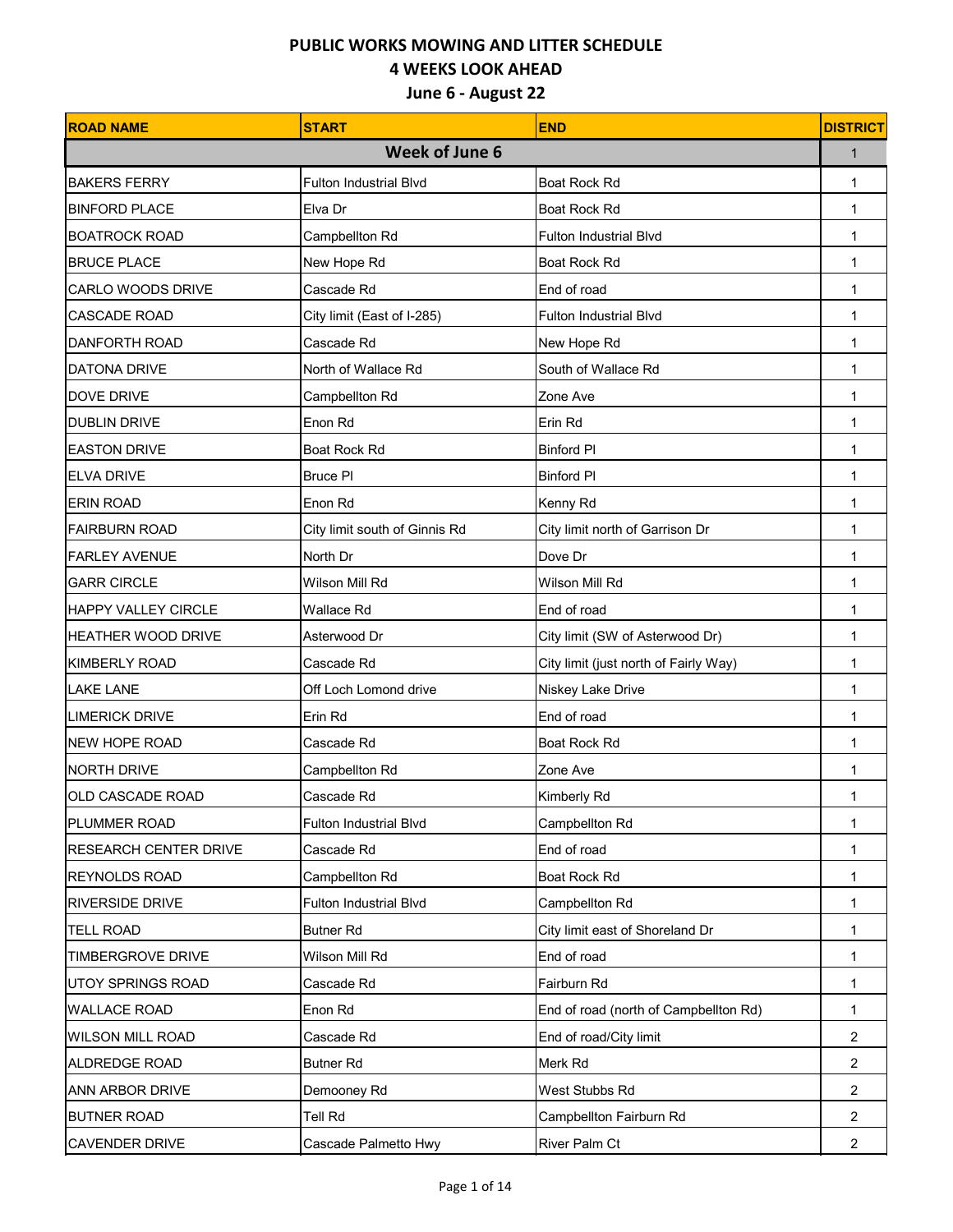| <b>ROAD NAME</b>            | <b>START</b>            | <b>END</b>                         | <b>DISTRICT</b> |
|-----------------------------|-------------------------|------------------------------------|-----------------|
| <b>DEMOONEY ROAD</b>        | Campbellton Fairburn Rd | Stonewall Tell Rd                  | $\overline{2}$  |
| <b>ENON ROAD</b>            | Campbellton Rd          | Stonewall Tell Rd                  | $\overline{2}$  |
| <b>HIGHPOINT LANE</b>       | High Point Trl          | End of road                        | $\overline{2}$  |
| <b>HIGHPOINT TRAIL</b>      | Old Fairburn Rd         | End of road                        | $\overline{2}$  |
|                             | <b>Week of June 13</b>  |                                    |                 |
| <b>MERK ROAD</b>            | <b>Butner Rd</b>        | Miles Rd                           | 2               |
| <b>MILES</b><br><b>ROAD</b> | Enon Rd                 | Union Rd                           | $\overline{2}$  |
| OLD CAMPBELLTON ROAD        | Campbellton Rd          | Union Rd                           | $\overline{2}$  |
| <b>OLD FAIRBURN ROAD</b>    | Union Rd                | City limit west of Welcome All Rd  | $\overline{c}$  |
| UNION ROAD (2ND)            | Campbellton Rd          | End of road (south of Vandiver Rd) | $\overline{2}$  |
| UNION ROAD(1ST)             | Merk Rd                 | Stonewall Tell Rd                  | $\overline{c}$  |
| <b>VANDIVER ROAD</b>        | Enon Rd                 | Union Rd (2nd)                     | 3               |
| <b>WEST STUBBS ROAD</b>     | Cochran Rd              | Fortune Pt                         | 3               |
| <b>BEN HILL ROAD</b>        | Roosevelt Hwy           | City limit north of Will Lee Rd    | 3               |
| <b>BOBBY JOHN ROAD</b>      | Jones Rd                | City limit / end of road           | 3               |
| <b>CAMP DRIVE</b>           | Roosevelt Hwy           | End of road                        | 3               |
| <b>CAMPBELL DRIVE</b>       | Roosevelt Hwy           | <b>Spring Street</b>               | 3               |
| <b>CHURCH STREET</b>        | Delano Rd               | End of Road                        | 3               |
| <b>DELANO ROAD</b>          | Roosevelt Hwy           | End of road                        | 3               |
| <b>DIANN DRIVE</b>          | Greentree Trl           | Pullen Ln                          | 3               |
| <b>ETHAN ALLEN DRIVE</b>    | Green Mountain Trl      | End of road                        | 3               |
| <b>GREEN MOUNTAIN TRAIL</b> | Spring Valley Rd        | End of Road                        | 3               |
| <b>GREENTREE COURT</b>      | Greentree Trl           | End of road                        | 3               |
| <b>GREENTREE LANE</b>       | Greentree Trl           | End of road                        | 3               |
| <b>GREENTREE TRAIL</b>      | Old Fairburn Rd         | End of road (past Diann Ct)        | 3               |
| <b>HALCYON DRIVE</b>        | Thames Rd               | Herron Trl                         | 3               |
| <b>HATCHCOCK ROAD</b>       | Washington Rd           | City limit (east of Yates Rd)      | 3               |
| <b>HUNTER ROAD</b>          | Roosevelt Hwy           | City limit (south of Mason Rd)     | 3               |
| <b>JAILETTE ROAD</b>        | Welcome All Rd          | Scarborough Rd                     | 3               |
| <b>JANICE DRIVE</b>         | Roosevelt Hwy           | City limit (south of Kent Rd)      | 3               |
| <b>KENT ROAD</b>            | Roosevelt Hwy           | Janice Dr                          | 3               |
| LEE PLACE                   | Campbell Dr             | Ben Hill Rd                        | 3               |
| MILLER STREET ROAD          | Roosevelt Hwy           | Spring St                          | 3               |
| ORCHARD DRIVE               | Roosevelt Hwy           | End of road                        | 3               |
| PITTMAN ROAD                | Stonewall Tell Rd       | <b>Butner Rd</b>                   | 3               |
| REEVES STREET               | Delano Rd               | <b>Bailey St</b>                   | 3               |
| <b>ROBIN LANE</b>           | Diann Dr                | End of road                        | 3               |
| SCARBOROUGH ROAD            | Jailette Rd             | City limit SW of Brookwood Pl      | 3               |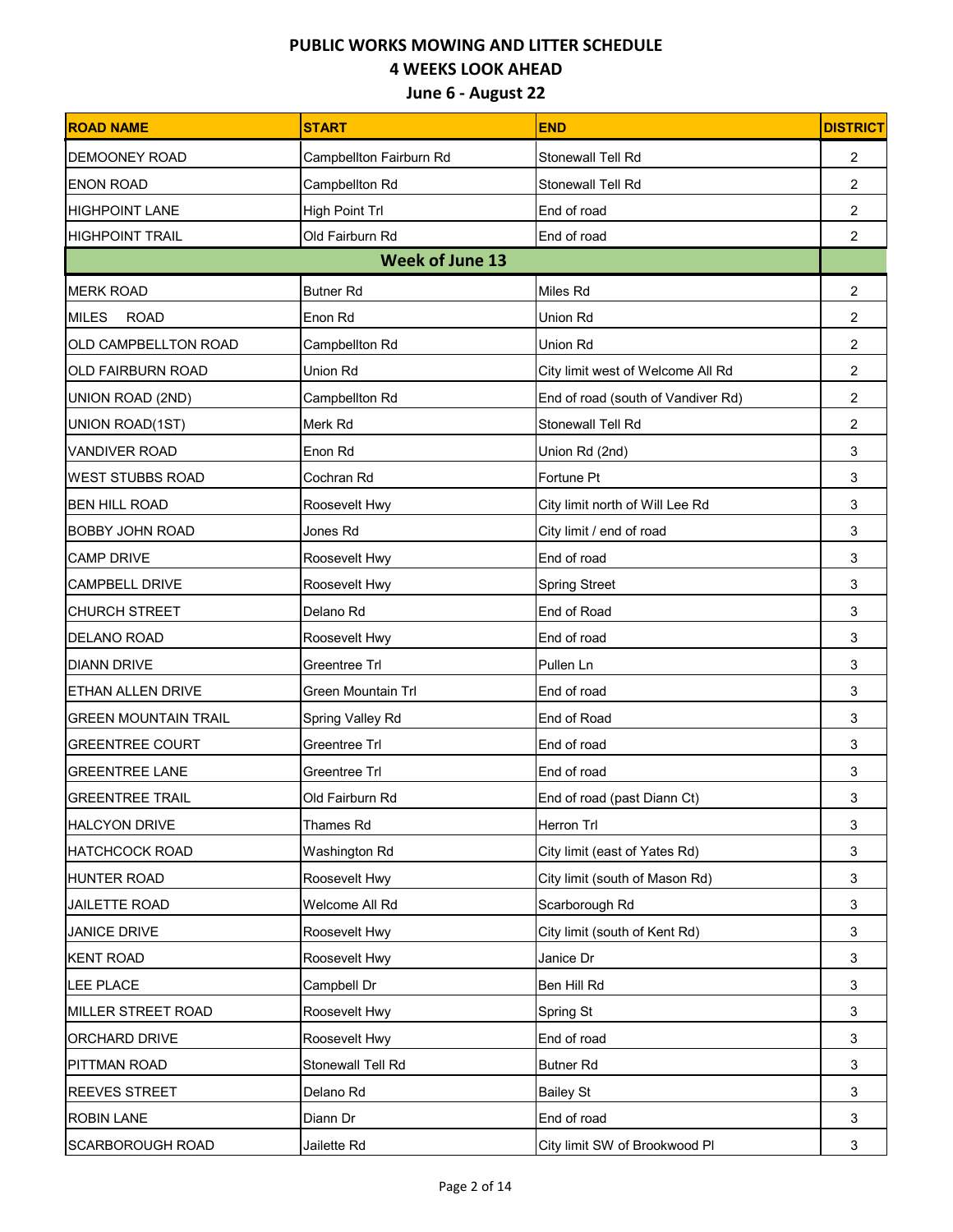| <b>ROAD NAME</b>         | <b>START</b>                         | <b>END</b>                                    | <b>DISTRICT</b> |
|--------------------------|--------------------------------------|-----------------------------------------------|-----------------|
| <b>SHRERBROOK DRIVE</b>  | Pontevedra Pl                        | End of Road                                   | 3               |
| <b>SPRING STREET</b>     | Washington Rd                        | Campbell Dr                                   | 3               |
| SPRING VALLEY PARKWAY    | Spring Valley Blvd                   | Ethan Allen Dr                                | 3               |
| STONEWALL TELL ROAD      | Campbellton Rd                       | Roosevelt Hwy                                 | 3               |
| <b>THAMES ROAD</b>       | <b>Butner Rd</b>                     | <b>Union Rd</b>                               | 3               |
| <b>THAXTON ROAD</b>      | <b>Butner Rd</b>                     | Jailette Rd                                   | 3               |
| <b>TORTOSA PLACE</b>     | Pontevedra Pl                        | End of road                                   | 3               |
|                          | <b>Week of June 20</b>               |                                               |                 |
| <b>WASHINGTON ROAD</b>   | Roosevelt Hwy                        | City limit just south of N Commerce Dr        | 3               |
| <b>WELCOME ALL ROAD</b>  | Roosevelt Hwy                        | City limit north of Jailette Rd               | 3               |
| <b>WHITE CITY ROAD</b>   | Roosevelt Hwy                        | City limit south of Janice Dr                 | 3               |
| WILL LEE ROAD            | Welcome All Rd                       | Ben Hill Rd                                   | 4               |
| <b>WOLF CREEK CIRCLE</b> | Thaxton Rd                           | Wolf Creek Dr                                 | 4               |
| YATES ROAD               | Roosevelt Hwy                        | City limit north of Catalina Cir              | 4               |
| <b>BETHLEHEM ROAD</b>    | Campbellton Fairburn Rd              | Cedar Grove Rd                                | 4               |
| <b>BISHOP ROAD</b>       | <b>Rivertown Rd</b>                  | <b>McLarin Rd</b>                             | 4               |
| CASCADE PALMETTO HIGHWAY | Campbellton Rd                       | City limit / south of Ono Rd                  | 4               |
| CEDAR GROVE ROAD         | <b>Rivertown Rd</b>                  | City limit / east of Cochran Mill Rd          | 4               |
| <b>CHATTERON ROAD</b>    | Koweta Rd                            | City limit / NE of Robin Cir                  | 4               |
| <b>CLARK ROAD</b>        | Bethlehem Rd                         | Ridge Rd                                      | 4               |
| <b>COCHRAN MILL ROAD</b> | City limit / south of Cedar Grove Rd | City limit / north of Woodruff Rd             | 4               |
| <b>COCHRAN ROAD</b>      | Cascade Palmetto Hwy                 | City limit / north of Campbellton Fairburn Rd | 4               |
| CREEKWOOD ROAD           | Bohannon Rd (850 ft SW)              | City limit / north of Borum Springs Rd        | 4               |
| <b>DERRICK ROAD</b>      | Koweta Rd                            | Pittman Rd                                    | 4               |
| <b>DODSON ROAD</b>       | Koweta Rd                            | City limit south of Eldon Dr                  | 4               |
| <b>EAST STUBBS ROAD</b>  | Demooney Rd                          | Stonewall Tell Rd                             | 4               |
| <b>GULLATT ROAD</b>      | Roosevelt Hwy                        | City limit (north of Cleckler Rd)             | 4               |
| <b>HALL ROAD</b>         | Ridge Rd                             | Campbellton Fairburn Rd                       | 4               |
| <b>HERNDON ROAD</b>      | Hobgood Rd                           | City limit (north of Mahogany Dr)             | 4               |
| HOBGOOD ROAD             | Roosevelt Hwy                        | <b>Rivertown Rd</b>                           | 4               |
| JOHNS RIVER ROAD         | Roosevelt Hwy                        | Rivertown Rd                                  | 4               |
| JONES ROAD               | Stonewall Tell Rd                    | City limit (NE of Cedar Grove Rd)             | 4               |
| KOWETA ROAD              | Campbellton Fairburn Rd              | Jolly Ln                                      | 4               |
| McCLURE ROAD             | Cedar Grove Rd                       | City limit                                    | 4               |
| <b>MCLARIN ROAD</b>      | City limit (south of Bishop Road)    | City limit (across from John Rivers Rd)       | 4               |
| ONO ROAD                 | Cascade Palmetto Hwy                 | Hobgood Rd                                    | 4               |
| <b>RIDGE ROAD</b>        | Cascade Palmetto Hwy                 | Campbellton Fairburn Rd                       | 4               |
| RIVERTOWN ROAD           | City limit west of Porter Terry Rd   | City limit at Vogue Cir                       | 4               |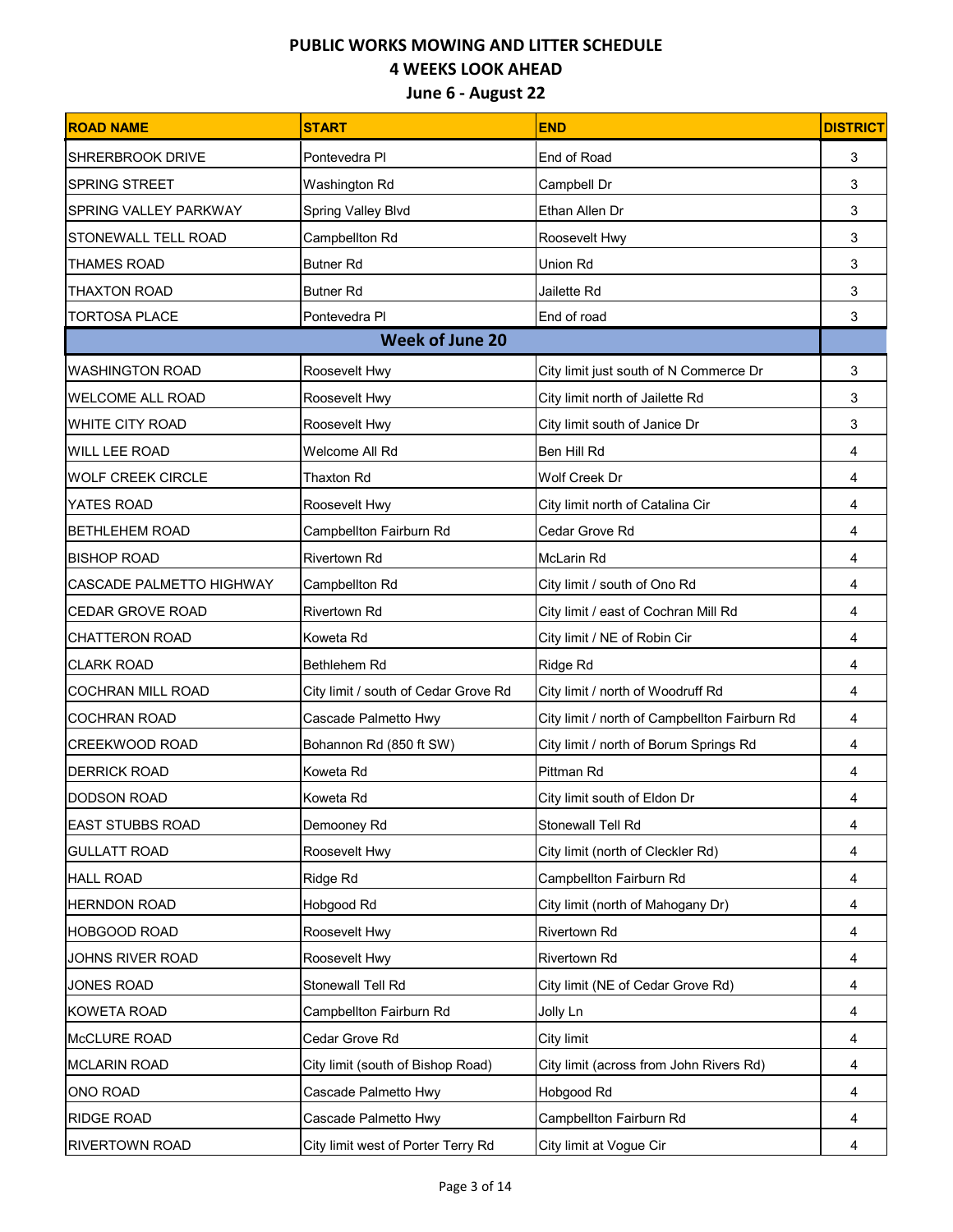| <b>ROAD NAME</b>           | <b>START</b>                      | <b>END</b>                        | <b>DISTRICT</b> |
|----------------------------|-----------------------------------|-----------------------------------|-----------------|
| <b>SHORT ROAD</b>          | Cedar Grove Rd                    | Rivertown Rd                      | 5               |
| <b>WHITE MILL ROAD</b>     | <b>Rivertown Rd</b>               | Campbellton Fairburn Rd           | 5               |
| <b>WILKERSON MILL ROAD</b> | Cascade Palmetto Hwy              | City limit NW of Roosevelt Hwy    | 5               |
| <b>BLUE BONNET CIRCLE</b>  | Old Bill Cook Rd                  | End of road                       | 5               |
| <b>BUFFINGTON ROAD</b>     | <b>Thames Rd</b>                  | <b>Flat Shoals Rd</b>             | 5               |
| <b>BURDETT ROAD</b>        | Old National Hwy (400 ft East)    | Burdett Way (350 ft West to end)  | 5               |
| <b>CREEKVIEW CIRCLE</b>    | Morning Creek Cir                 | Clearwater Dr / end of road       | 5               |
| <b>DEERFIELD TRAIL</b>     | <b>Westford Cir</b>               | South of East Hampton Ct          | 5               |
| EL CAUDILLO CT             | Flat Shoals Rd                    | End of road                       | 5               |
| <b>FELDWOD ROAD</b>        | Roosevelt Hwy                     | Flat Shoals Rd                    | 5               |
|                            | <b>Week of June 27</b>            |                                   |                 |
| <b>JEROME ROAD</b>         | Old National Hwy                  | End of road                       | 5               |
| <b>MALLORY ROAD</b>        | Roosevelt Hwy                     | Flat Shoals Rd                    | 5               |
| <b>OGLESBY ROAD</b>        | Feldwood Rd                       | <b>Bush Rd</b>                    | 5               |
| OLD BILL COOK ROAD         | Old National Hwy                  | <b>Buffington Rd</b>              | 5               |
| <b>OLD CARRIAGE DRIVE</b>  | Carriage Ln                       | Falling Water Pt                  | 5               |
| <b>PEBBLE BEACH DRIVE</b>  | Feldwood Rd                       | Tate Rd                           | 5               |
| <b>ROYAL SOUTH PARKWAY</b> | Feldwood Rd                       | City limit SW of Buffington Rd    | 5               |
| <b>SPURGEON ROAD</b>       | <b>Mallory Rd</b>                 | End of road                       | 6               |
| <b>STACKS ROAD</b>         | Feldwood Rd                       | City limit just south of CSX RR   | 6               |
| <b>SULLIVAN ROAD</b>       | City limit east of South Lake Rd  | City limit south of White City Rd | 6               |
| <b>WESTBROOK ROAD</b>      | City limits north of Evans Dr     | End of road                       | 6               |
| <b>CAMP VALLEY ROAD</b>    | Campfire Dr (Clayton County line) | Bethsaida Rd                      | 6               |
| <b>CAROBET TERRACE</b>     | Old National Hwy                  | End of road                       | 6               |
| <b>CREEL ROAD</b>          | Bethsaida Rd                      | Old National Hwy                  | 6               |
| <b>DODD ROAD</b>           | Camp Valley Rd                    | End of road                       | 6               |
| <b>FLAT SHOALS ROAD</b>    | Oakley Rd                         | Clayton County line               | 6               |
| <b>HILLSIDE ROAD</b>       | Old National Hwy                  | Camp Valley Rd                    | 6               |
| KIMBERLY MILL ROAD         | Creel Rd                          | Beaver Creek Trl                  | 6               |
| <b>MORRIS ROAD</b>         | Old National Hwy                  | End of road                       | 6               |
| <b>SCOFIELD ROAD</b>       | Surrey Trl                        | Godby Rd                          | $\overline{7}$  |
| SHERIFF ROAD               | Old National Hwy                  | End of road                       | $\overline{7}$  |
| <b>WEXFORD DRIVE</b>       | Old National Hwy                  | Knighton Dr                       | $\overline{7}$  |
| <b>WOODWARD ROAD</b>       | Old National Hwy                  | End of road                       | $\overline{7}$  |
| <b>BETHSAIDA ROAD</b>      | Clayton County line               | <b>Hwy 138</b>                    | $\overline{7}$  |
| CONNELL ROAD               | Flat Shoals Rd (Dacite Ct)        | White Tail Ln (185 ft south)      | $\overline{7}$  |
| DEERUN TRAIL               | Connell Rd                        | End of road                       | $\overline{7}$  |
| ELGIN STREET               | Lees Mill Rd                      | Spence Rd                         | $\overline{7}$  |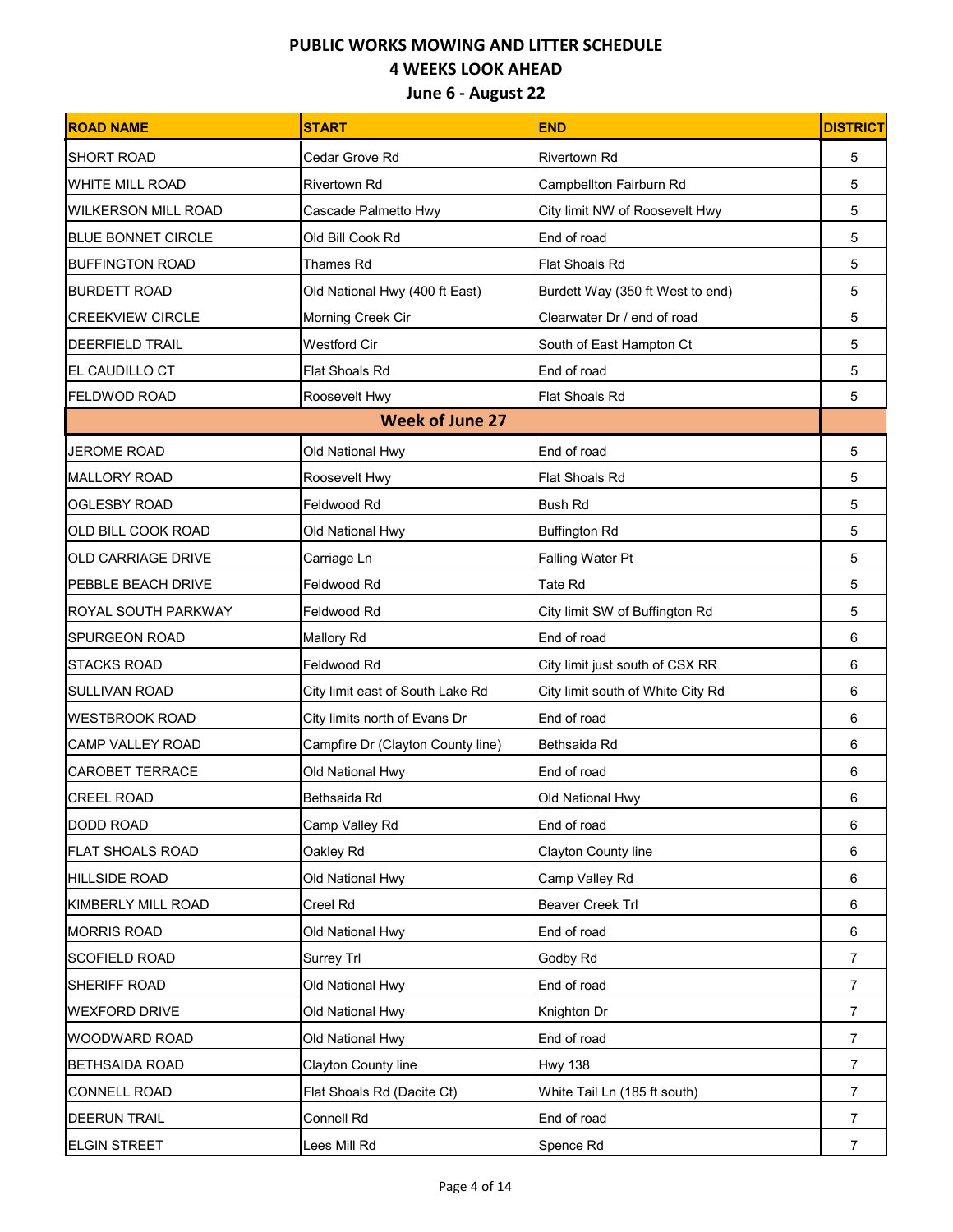| <b>ROAD NAME</b>          | <b>START</b>                        | <b>END</b>                             | <b>DISTRICT</b> |
|---------------------------|-------------------------------------|----------------------------------------|-----------------|
| <b>FAYETTEVILLE ROAD</b>  | City limit west of Trotters Farm Rd | Forest Ave (Fayette County line)       | 7               |
| <b>GOODSON ROAD</b>       | Fayetteville Rd                     | City limit (south of Castle Lake Pkwy) | 7               |
| <b>GORDON STREET</b>      | Fayetteville Rd                     | Lees Mill Rd                           | $\overline{7}$  |
| <b>GRAHAM ROAD</b>        | Graham Dr                           | City limit (south of Brumbley Ct)      | $\overline{7}$  |
| <b>HANIA DRIVE</b>        | Bethsaida Rd                        | Hassana Ln                             | $\overline{7}$  |
| <b>KEELS LANE</b>         | Deerrun Trl                         | Commonwood PI                          | $\overline{7}$  |
| <b>LEES MILL ROAD</b>     | Gordon St                           | City limit (south of Milam Rd)         | 7               |
| <b>LESTER ROAD</b>        | City limit (south of Jonesboro Rd)  | Newton Dr                              | 7               |
| <b>MILAM ROAD</b>         | Lees Mill Rd                        | City limit (east of Mayfern Dr)        | $\overline{7}$  |
| OAKLEY INDUSTRIAL BLVD.   | City limit (south of Jonesboro Rd)  | City limit (east of Ella Ln)           | $\overline{7}$  |
| <b>OAKLEY ROAD</b>        | City limit (south of Jonesboro Rd)  | Red Hawk Run                           | $\overline{7}$  |
| <b>OLD JONESBORO ROAD</b> | Jonesboro Rd                        | County line                            | $\overline{7}$  |
| <b>PETERS ROAD</b>        | Jonesboro Rd                        | County line                            | $\overline{7}$  |
| <b>WEST ROAD</b>          | Old National Hwy                    | Bethsaida Rd                           | $\overline{7}$  |
|                           | Week of July 4                      |                                        | $\mathbf{1}$    |
| <b>BAKERS FERRY</b>       | <b>Fulton Industrial Blvd</b>       | Boat Rock Rd                           | 1               |
| <b>BINFORD PLACE</b>      | Elva Dr                             | Boat Rock Rd                           | 1               |
| <b>BOATROCK ROAD</b>      | Campbellton Rd                      | <b>Fulton Industrial Blvd</b>          | 1               |
| <b>BRUCE PLACE</b>        | New Hope Rd                         | Boat Rock Rd                           | 1               |
| CARLO WOODS DRIVE         | Cascade Rd                          | End of road                            | 1               |
| <b>CASCADE ROAD</b>       | City limit (East of I-285)          | <b>Fulton Industrial Blvd</b>          | 1               |
| DANFORTH ROAD             | Cascade Rd                          | New Hope Rd                            | 1               |
| <b>DATONA DRIVE</b>       | North of Wallace Rd                 | South of Wallace Rd                    | 1               |
| DOVE DRIVE                | Campbellton Rd                      | Zone Ave                               | 1               |
| <b>DUBLIN DRIVE</b>       | Enon Rd                             | Erin Rd                                | 1               |
| <b>EASTON DRIVE</b>       | Boat Rock Rd                        | <b>Binford PI</b>                      | 1               |
| <b>ELVA DRIVE</b>         | <b>Bruce PI</b>                     | <b>Binford PI</b>                      | 1               |
| <b>ERIN ROAD</b>          | Enon Rd                             | Kenny Rd                               | 1               |
| <b>FAIRBURN ROAD</b>      | City limit south of Ginnis Rd       | City limit north of Garrison Dr        | 1               |
| <b>FARLEY AVENUE</b>      | North Dr                            | Dove Dr                                | 1               |
| <b>GARR CIRCLE</b>        | Wilson Mill Rd                      | Wilson Mill Rd                         | 1               |
| HAPPY VALLEY CIRCLE       | Wallace Rd                          | End of road                            | 1               |
| <b>HEATHER WOOD DRIVE</b> | Asterwood Dr                        | City limit (SW of Asterwood Dr)        | 1               |
| <b>KIMBERLY ROAD</b>      | Cascade Rd                          | City limit (just north of Fairly Way)  | 1               |
| <b>LAKE LANE</b>          | Off Loch Lomond drive               | Niskey Lake Drive                      | $\mathbf 1$     |
| <b>LIMERICK DRIVE</b>     | Erin Rd                             | End of road                            | 1               |
| <b>NEW HOPE ROAD</b>      | Cascade Rd                          | Boat Rock Rd                           | 1               |
| NORTH DRIVE               | Campbellton Rd                      | Zone Ave                               | 1               |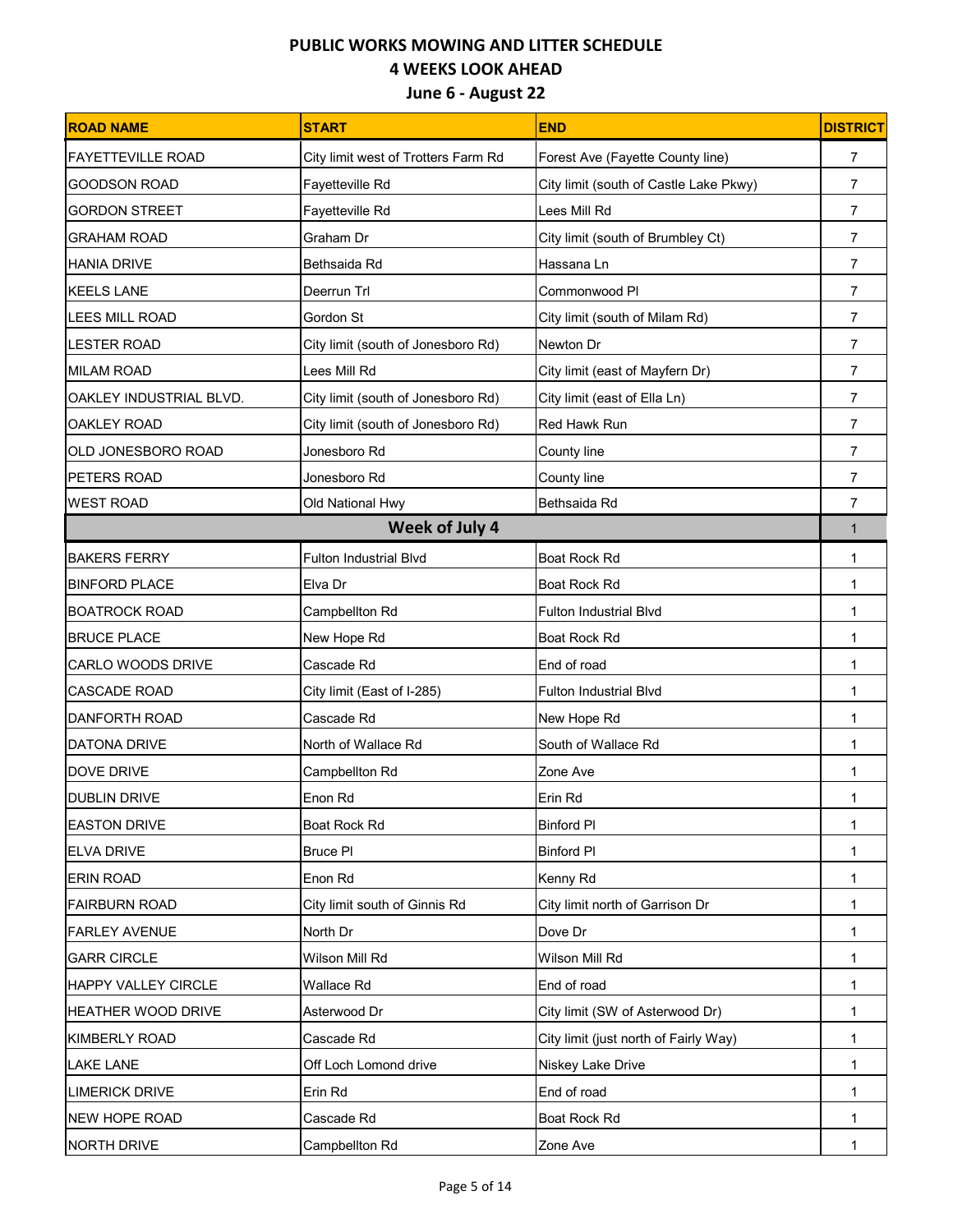| <b>ROAD NAME</b>             | <b>START</b>                  | <b>END</b>                            | <b>DISTRICT</b> |
|------------------------------|-------------------------------|---------------------------------------|-----------------|
| OLD CASCADE ROAD             | Cascade Rd                    | Kimberly Rd                           | 1               |
| PLUMMER ROAD                 | <b>Fulton Industrial Blvd</b> | Campbellton Rd                        | 1               |
| <b>RESEARCH CENTER DRIVE</b> | Cascade Rd                    | End of road                           | 1               |
| <b>REYNOLDS ROAD</b>         | Campbellton Rd                | Boat Rock Rd                          | 1               |
| <b>RIVERSIDE DRIVE</b>       | <b>Fulton Industrial Blvd</b> | Campbellton Rd                        | 1               |
| <b>TELL ROAD</b>             | <b>Butner Rd</b>              | City limit east of Shoreland Dr       | 1               |
| <b>TIMBERGROVE DRIVE</b>     | Wilson Mill Rd                | End of road                           | 1               |
| <b>UTOY SPRINGS ROAD</b>     | Cascade Rd                    | Fairburn Rd                           | 1               |
| <b>WALLACE ROAD</b>          | Enon Rd                       | End of road (north of Campbellton Rd) | 1               |
| <b>WILSON MILL ROAD</b>      | Cascade Rd                    | End of road/City limit                | $\overline{2}$  |
| ALDREDGE ROAD                | <b>Butner Rd</b>              | Merk Rd                               | $\overline{2}$  |
| <b>ANN ARBOR DRIVE</b>       | Demooney Rd                   | West Stubbs Rd                        | $\overline{2}$  |
| <b>BUTNER ROAD</b>           | Tell Rd                       | Campbellton Fairburn Rd               | $\overline{2}$  |
| <b>CAVENDER DRIVE</b>        | Cascade Palmetto Hwy          | River Palm Ct                         | $\overline{2}$  |
| <b>DEMOONEY ROAD</b>         | Campbellton Fairburn Rd       | Stonewall Tell Rd                     | $\overline{2}$  |
| <b>ENON ROAD</b>             | Campbellton Rd                | Stonewall Tell Rd                     | 2               |
| <b>HIGHPOINT LANE</b>        | High Point Trl                | End of road                           | $\overline{2}$  |
| <b>HIGHPOINT TRAIL</b>       | Old Fairburn Rd               | End of road                           | $\overline{2}$  |
|                              | <b>Week of July 11</b>        |                                       |                 |
| <b>MERK ROAD</b>             | <b>Butner Rd</b>              | Miles Rd                              | $\overline{2}$  |
| <b>MILES</b><br><b>ROAD</b>  | Enon Rd                       | Union Rd                              | $\overline{2}$  |
| OLD CAMPBELLTON ROAD         | Campbellton Rd                | Union Rd                              | $\overline{2}$  |
| <b>OLD FAIRBURN ROAD</b>     | Union Rd                      | City limit west of Welcome All Rd     | $\overline{2}$  |
| UNION ROAD (2ND)             | Campbellton Rd                | End of road (south of Vandiver Rd)    | $\overline{2}$  |
| UNION ROAD(1ST)              | Merk Rd                       | Stonewall Tell Rd                     | $\overline{c}$  |
| <b>VANDIVER ROAD</b>         | Enon Rd                       | Union Rd (2nd)                        | 3               |
| <b>WEST STUBBS ROAD</b>      | Cochran Rd                    | Fortune Pt                            | 3               |
| <b>BEN HILL ROAD</b>         | Roosevelt Hwy                 | City limit north of Will Lee Rd       | 3               |
| <b>BOBBY JOHN ROAD</b>       | Jones Rd                      | City limit / end of road              | 3               |
| <b>CAMP DRIVE</b>            | Roosevelt Hwy                 | End of road                           | 3               |
| <b>CAMPBELL DRIVE</b>        | Roosevelt Hwy                 | <b>Spring Street</b>                  | 3               |
| <b>CHURCH STREET</b>         | Delano Rd                     | End of Road                           | 3               |
| <b>DELANO ROAD</b>           | Roosevelt Hwy                 | End of road                           | 3               |
| <b>DIANN DRIVE</b>           | Greentree Trl                 | Pullen Ln                             | 3               |
| <b>ETHAN ALLEN DRIVE</b>     | Green Mountain Trl            | End of road                           | 3               |
| <b>GREEN MOUNTAIN TRAIL</b>  | Spring Valley Rd              | End of Road                           | 3               |
| <b>GREENTREE COURT</b>       | Greentree Trl                 | End of road                           | 3               |
| <b>GREENTREE LANE</b>        | Greentree Trl                 | End of road                           | 3               |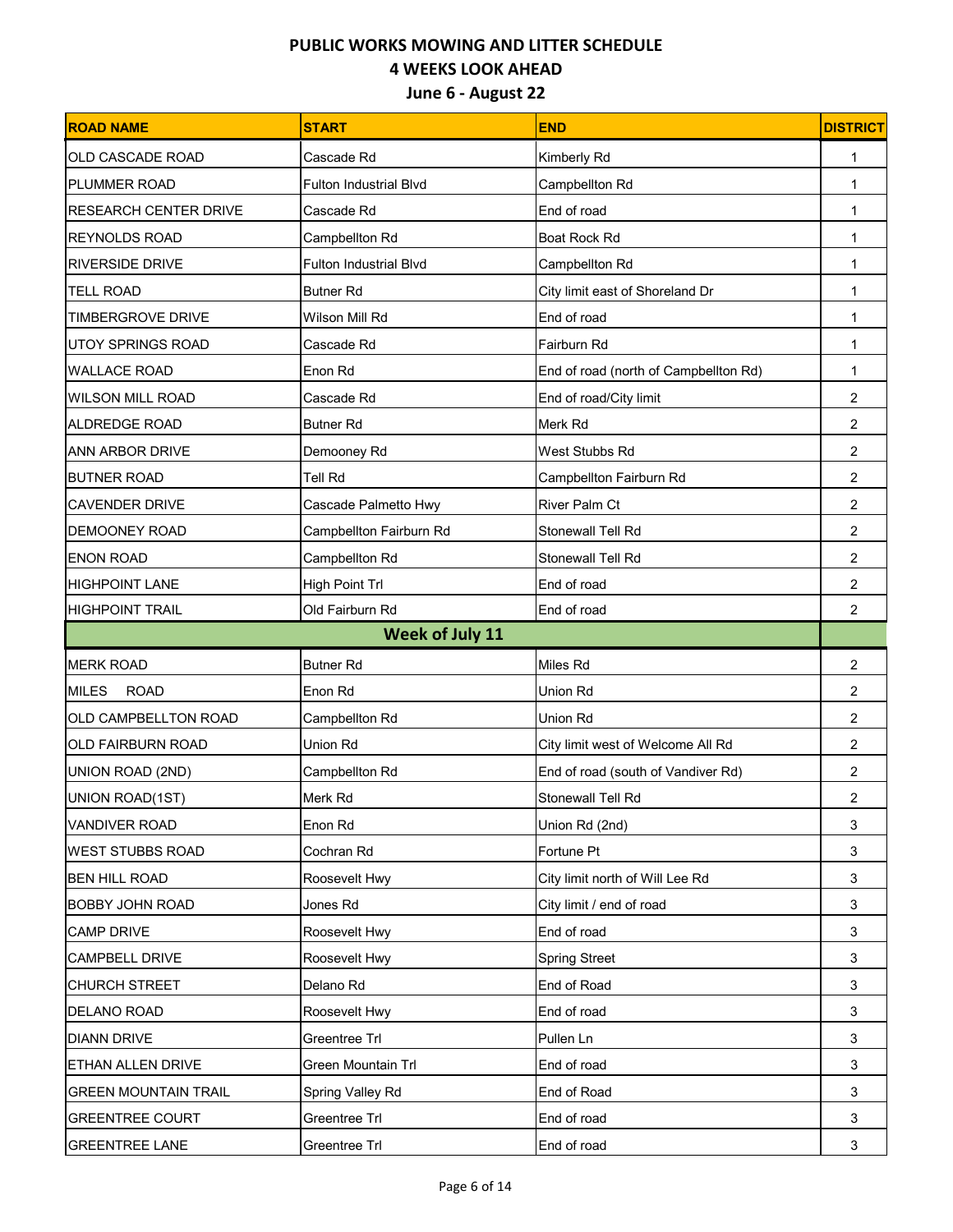| <b>ROAD NAME</b>           | <b>START</b>                         | <b>END</b>                                    | <b>DISTRICT</b> |
|----------------------------|--------------------------------------|-----------------------------------------------|-----------------|
| <b>GREENTREE TRAIL</b>     | Old Fairburn Rd                      | End of road (past Diann Ct)                   | 3               |
| <b>HALCYON DRIVE</b>       | <b>Thames Rd</b>                     | Herron Trl                                    | 3               |
| <b>HATCHCOCK ROAD</b>      | Washington Rd                        | City limit (east of Yates Rd)                 | 3               |
| <b>HUNTER ROAD</b>         | Roosevelt Hwy                        | City limit (south of Mason Rd)                | 3               |
| <b>JAILETTE ROAD</b>       | Welcome All Rd                       | Scarborough Rd                                | 3               |
| <b>JANICE DRIVE</b>        | Roosevelt Hwy                        | City limit (south of Kent Rd)                 | 3               |
| <b>KENT ROAD</b>           | Roosevelt Hwy                        | Janice Dr                                     | 3               |
| <b>LEE PLACE</b>           | Campbell Dr                          | Ben Hill Rd                                   | 3               |
| MILLER STREET ROAD         | Roosevelt Hwy                        | Spring St                                     | 3               |
| <b>ORCHARD DRIVE</b>       | Roosevelt Hwy                        | End of road                                   | 3               |
| <b>PITTMAN ROAD</b>        | Stonewall Tell Rd                    | <b>Butner Rd</b>                              | 3               |
| <b>REEVES STREET</b>       | Delano Rd                            | <b>Bailey St</b>                              | 3               |
| <b>ROBIN LANE</b>          | Diann Dr                             | End of road                                   | 3               |
| <b>SCARBOROUGH ROAD</b>    | Jailette Rd                          | City limit SW of Brookwood Pl                 | 3               |
| <b>SHRERBROOK DRIVE</b>    | Pontevedra Pl                        | End of Road                                   | 3               |
| <b>SPRING STREET</b>       | Washington Rd                        | Campbell Dr                                   | 3               |
| SPRING VALLEY PARKWAY      | Spring Valley Blvd                   | Ethan Allen Dr                                | 3               |
| <b>STONEWALL TELL ROAD</b> | Campbellton Rd                       | Roosevelt Hwy                                 | 3               |
| <b>THAMES ROAD</b>         | <b>Butner Rd</b>                     | <b>Union Rd</b>                               | 3               |
| THAXTON ROAD               | <b>Butner Rd</b>                     | Jailette Rd                                   | 3               |
| <b>TORTOSA PLACE</b>       | Pontevedra Pl                        | End of road                                   | 3               |
| <b>Week of July 18</b>     |                                      |                                               |                 |
| <b>WASHINGTON ROAD</b>     | Roosevelt Hwy                        | City limit just south of N Commerce Dr        | 3               |
| <b>WELCOME ALL ROAD</b>    | Roosevelt Hwy                        | City limit north of Jailette Rd               | 3               |
| <b>WHITE CITY ROAD</b>     | Roosevelt Hwy                        | City limit south of Janice Dr                 | 3               |
| <b>WILL LEE ROAD</b>       | Welcome All Rd                       | Ben Hill Rd                                   | 4               |
| <b>WOLF CREEK CIRCLE</b>   | Thaxton Rd                           | Wolf Creek Dr                                 | 4               |
| YATES ROAD                 | Roosevelt Hwy                        | City limit north of Catalina Cir              | 4               |
| <b>BETHLEHEM ROAD</b>      | Campbellton Fairburn Rd              | Cedar Grove Rd                                | 4               |
| <b>BISHOP ROAD</b>         | <b>Rivertown Rd</b>                  | McLarin Rd                                    | 4               |
| CASCADE PALMETTO HIGHWAY   | Campbellton Rd                       | City limit / south of Ono Rd                  | 4               |
| CEDAR GROVE ROAD           | <b>Rivertown Rd</b>                  | City limit / east of Cochran Mill Rd          | 4               |
| <b>CHATTERON ROAD</b>      | Koweta Rd                            | City limit / NE of Robin Cir                  | 4               |
| <b>CLARK ROAD</b>          | Bethlehem Rd                         | Ridge Rd                                      | 4               |
| <b>COCHRAN MILL ROAD</b>   | City limit / south of Cedar Grove Rd | City limit / north of Woodruff Rd             | 4               |
| <b>COCHRAN ROAD</b>        | Cascade Palmetto Hwy                 | City limit / north of Campbellton Fairburn Rd | 4               |
| CREEKWOOD ROAD             | Bohannon Rd (850 ft SW)              | City limit / north of Borum Springs Rd        | 4               |
| <b>DERRICK ROAD</b>        | Koweta Rd                            | Pittman Rd                                    | 4               |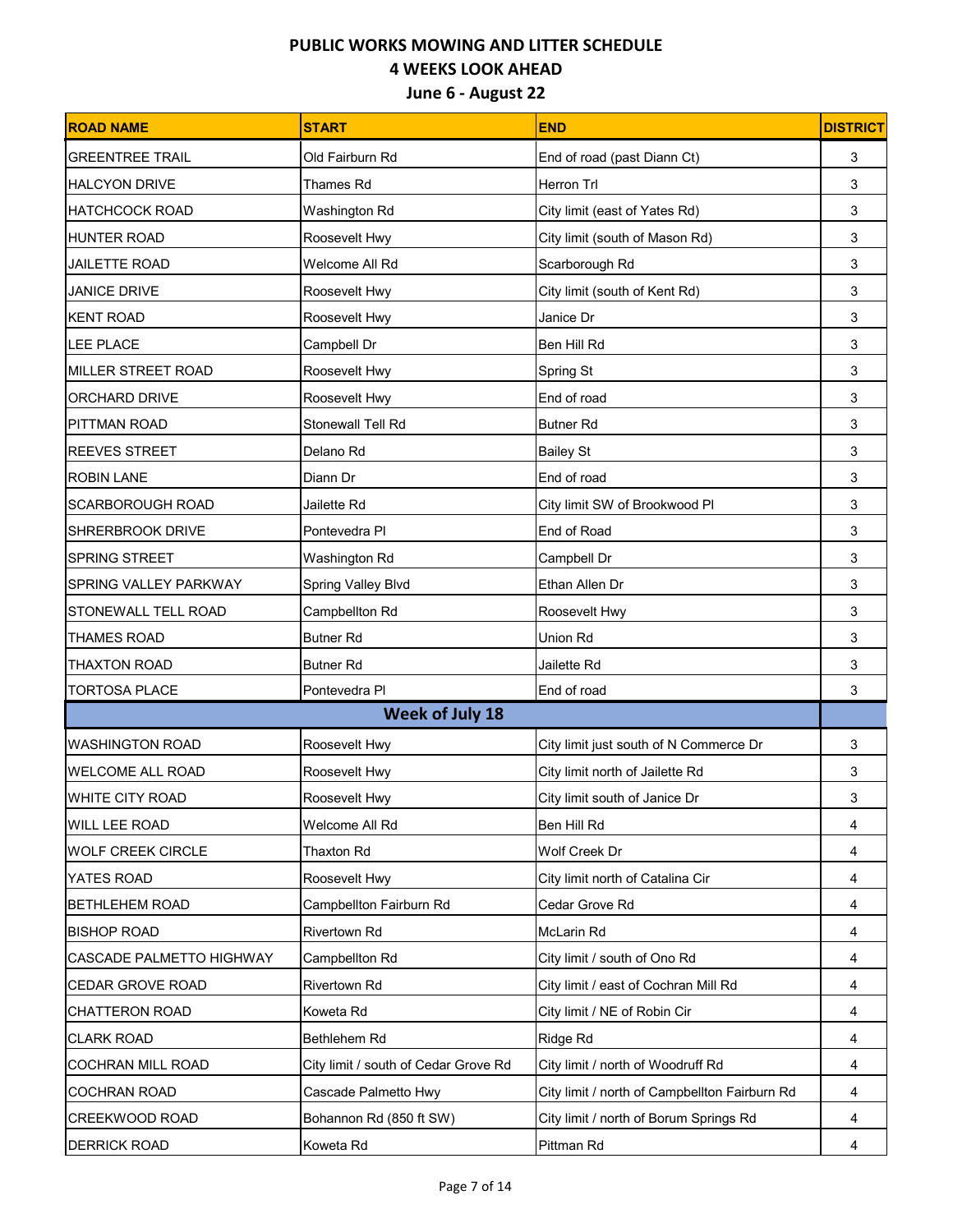| <b>ROAD NAME</b>          | <b>START</b>                       | <b>END</b>                              | <b>DISTRICT</b> |
|---------------------------|------------------------------------|-----------------------------------------|-----------------|
| <b>DODSON ROAD</b>        | Koweta Rd                          | City limit south of Eldon Dr            | 4               |
| <b>EAST STUBBS ROAD</b>   | Demooney Rd                        | Stonewall Tell Rd                       | 4               |
| <b>GULLATT ROAD</b>       | Roosevelt Hwy                      | City limit (north of Cleckler Rd)       | 4               |
| <b>HALL ROAD</b>          | Ridge Rd                           | Campbellton Fairburn Rd                 | 4               |
| <b>HERNDON ROAD</b>       | Hobgood Rd                         | City limit (north of Mahogany Dr)       | 4               |
| <b>HOBGOOD ROAD</b>       | Roosevelt Hwy                      | <b>Rivertown Rd</b>                     | 4               |
| <b>JOHNS RIVER ROAD</b>   | Roosevelt Hwy                      | Rivertown Rd                            | 4               |
| <b>JONES ROAD</b>         | Stonewall Tell Rd                  | City limit (NE of Cedar Grove Rd)       | 4               |
| <b>KOWETA ROAD</b>        | Campbellton Fairburn Rd            | Jolly Ln                                | 4               |
| <b>McCLURE ROAD</b>       | Cedar Grove Rd                     | City limit                              | 4               |
| <b>MCLARIN ROAD</b>       | City limit (south of Bishop Road)  | City limit (across from John Rivers Rd) | 4               |
| ONO ROAD                  | Cascade Palmetto Hwy               | Hobgood Rd                              | 4               |
| <b>RIDGE ROAD</b>         | Cascade Palmetto Hwy               | Campbellton Fairburn Rd                 | 4               |
| <b>RIVERTOWN ROAD</b>     | City limit west of Porter Terry Rd | City limit at Vogue Cir                 | 4               |
| <b>SHORT ROAD</b>         | Cedar Grove Rd                     | <b>Rivertown Rd</b>                     | 5               |
| <b>WHITE MILL ROAD</b>    | <b>Rivertown Rd</b>                | Campbellton Fairburn Rd                 | 5               |
| WILKERSON MILL ROAD       | Cascade Palmetto Hwy               | City limit NW of Roosevelt Hwy          | 5               |
| <b>BLUE BONNET CIRCLE</b> | Old Bill Cook Rd                   | End of road                             | 5               |
| <b>BUFFINGTON ROAD</b>    | Thames Rd                          | Flat Shoals Rd                          | 5               |
| <b>BURDETT ROAD</b>       | Old National Hwy (400 ft East)     | Burdett Way (350 ft West to end)        | 5               |
| <b>CREEKVIEW CIRCLE</b>   | Morning Creek Cir                  | Clearwater Dr / end of road             | 5               |
| <b>DEERFIELD TRAIL</b>    | <b>Westford Cir</b>                | South of East Hampton Ct                | 5               |
| <b>EL CAUDILLO CT</b>     | <b>Flat Shoals Rd</b>              | End of road                             | 5               |
| <b>FELDWOD ROAD</b>       | Roosevelt Hwy                      | <b>Flat Shoals Rd</b>                   | 5               |
|                           | <b>Week of July 25</b>             |                                         |                 |
| <b>JEROME ROAD</b>        | Old National Hwy                   | End of road                             | $\overline{5}$  |
| <b>MALLORY ROAD</b>       | Roosevelt Hwy                      | Flat Shoals Rd                          | 5               |
| <b>OGLESBY ROAD</b>       | Feldwood Rd                        | <b>Bush Rd</b>                          | 5               |
| OLD BILL COOK ROAD        | Old National Hwy                   | <b>Buffington Rd</b>                    | 5               |
| <b>OLD CARRIAGE DRIVE</b> | Carriage Ln                        | <b>Falling Water Pt</b>                 | 5               |
| PEBBLE BEACH DRIVE        | Feldwood Rd                        | Tate Rd                                 | 5               |
| ROYAL SOUTH PARKWAY       | Feldwood Rd                        | City limit SW of Buffington Rd          | 5               |
| SPURGEON ROAD             | <b>Mallory Rd</b>                  | End of road                             | 6               |
| <b>STACKS ROAD</b>        | Feldwood Rd                        | City limit just south of CSX RR         | 6               |
| SULLIVAN ROAD             | City limit east of South Lake Rd   | City limit south of White City Rd       | 6               |
| <b>WESTBROOK ROAD</b>     | City limits north of Evans Dr      | End of road                             | 6               |
| CAMP VALLEY ROAD          | Campfire Dr (Clayton County line)  | Bethsaida Rd                            | 6               |
| <b>CAROBET TERRACE</b>    | Old National Hwy                   | End of road                             | 6               |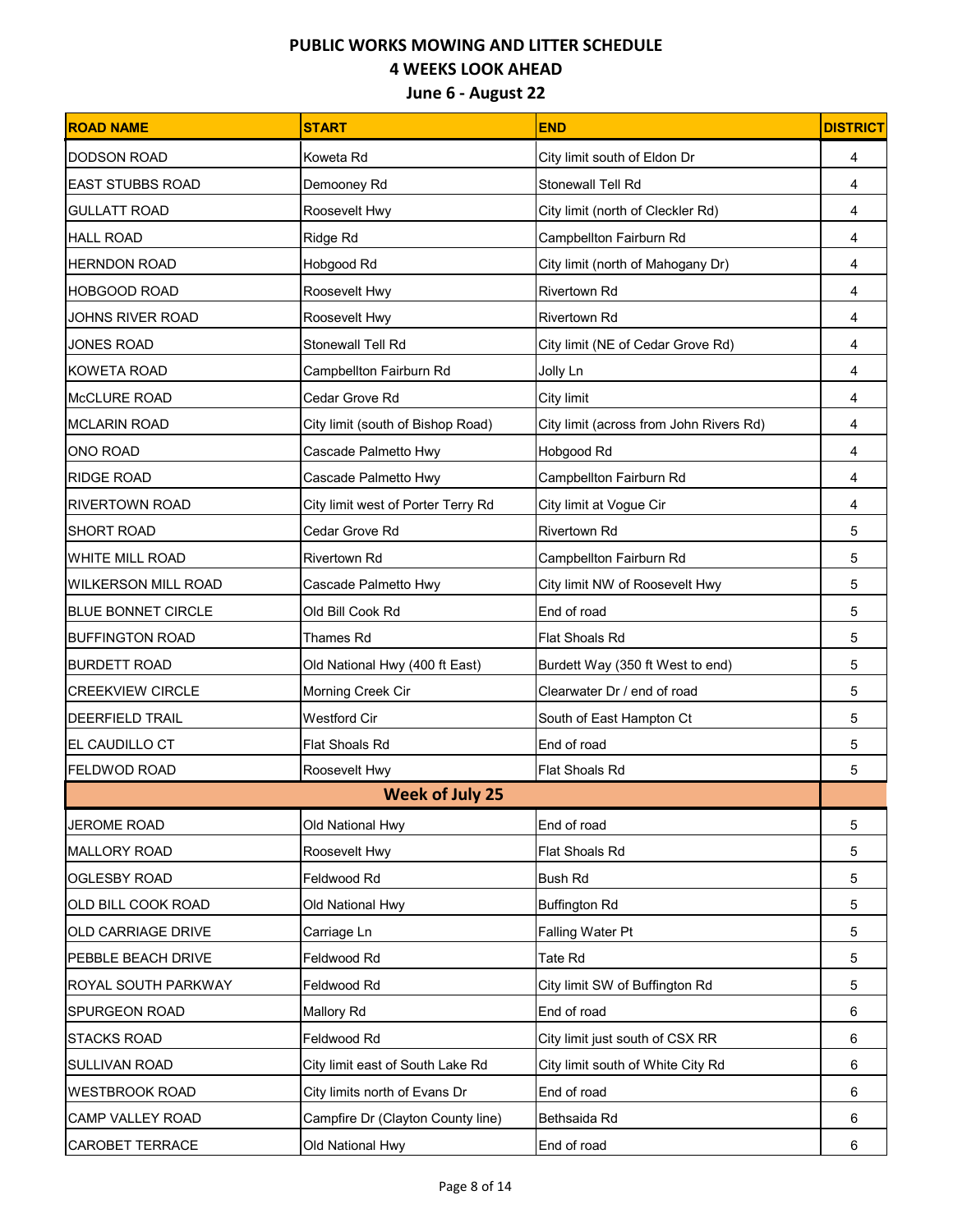| <b>ROAD NAME</b>          | <b>START</b>                        | <b>END</b>                             | <b>DISTRICT</b> |
|---------------------------|-------------------------------------|----------------------------------------|-----------------|
| <b>CREEL ROAD</b>         | Bethsaida Rd                        | Old National Hwy                       | 6               |
| <b>DODD ROAD</b>          | Camp Valley Rd                      | End of road                            | 6               |
| <b>FLAT SHOALS ROAD</b>   | Oakley Rd                           | Clayton County line                    | 6               |
| <b>HILLSIDE ROAD</b>      | Old National Hwy                    | Camp Valley Rd                         | 6               |
| <b>KIMBERLY MILL ROAD</b> | Creel Rd                            | <b>Beaver Creek Trl</b>                | 6               |
| <b>MORRIS ROAD</b>        | Old National Hwy                    | End of road                            | 6               |
| <b>SCOFIELD ROAD</b>      | Surrey Trl                          | Godby Rd                               | 7               |
| SHERIFF ROAD              | Old National Hwy                    | End of road                            | $\overline{7}$  |
| <b>WEXFORD DRIVE</b>      | Old National Hwy                    | Knighton Dr                            | 7               |
| WOODWARD ROAD             | Old National Hwy                    | End of road                            | $\overline{7}$  |
| <b>BETHSAIDA ROAD</b>     | Clayton County line                 | <b>Hwy 138</b>                         | $\overline{7}$  |
| <b>CONNELL ROAD</b>       | Flat Shoals Rd (Dacite Ct)          | White Tail Ln (185 ft south)           | $\overline{7}$  |
| <b>DEERUN TRAIL</b>       | Connell Rd                          | End of road                            | $\overline{7}$  |
| <b>ELGIN STREET</b>       | Lees Mill Rd                        | Spence Rd                              | $\overline{7}$  |
| <b>FAYETTEVILLE ROAD</b>  | City limit west of Trotters Farm Rd | Forest Ave (Fayette County line)       | $\overline{7}$  |
| <b>GOODSON ROAD</b>       | Fayetteville Rd                     | City limit (south of Castle Lake Pkwy) | $\overline{7}$  |
| <b>GORDON STREET</b>      | Fayetteville Rd                     | Lees Mill Rd                           | $\overline{7}$  |
| <b>GRAHAM ROAD</b>        | Graham Dr                           | City limit (south of Brumbley Ct)      | $\overline{7}$  |
| <b>HANIA DRIVE</b>        | Bethsaida Rd                        | Hassana Ln                             | $\overline{7}$  |
| <b>KEELS LANE</b>         | Deerrun Trl                         | Commonwood Pl                          | $\overline{7}$  |
| <b>LEES MILL ROAD</b>     | Gordon St                           | City limit (south of Milam Rd)         | $\overline{7}$  |
| <b>LESTER ROAD</b>        | City limit (south of Jonesboro Rd)  | Newton Dr                              | $\overline{7}$  |
| <b>MILAM ROAD</b>         | Lees Mill Rd                        | City limit (east of Mayfern Dr)        | $\overline{7}$  |
| OAKLEY INDUSTRIAL BLVD.   | City limit (south of Jonesboro Rd)  | City limit (east of Ella Ln)           | $\overline{7}$  |
| <b>OAKLEY ROAD</b>        | City limit (south of Jonesboro Rd)  | <b>Red Hawk Run</b>                    | $\overline{7}$  |
| OLD JONESBORO ROAD        | Jonesboro Rd                        | County line                            | $\overline{7}$  |
| PETERS ROAD               | Jonesboro Rd                        | County line                            | $\overline{7}$  |
| <b>WEST ROAD</b>          | Old National Hwy                    | Bethsaida Rd                           | $\overline{7}$  |
|                           | <b>Week of Aug 1</b>                |                                        |                 |
| <b>BAKERS FERRY</b>       | <b>Fulton Industrial Blvd</b>       | Boat Rock Rd                           | $\mathbf{1}$    |
| <b>BINFORD PLACE</b>      | Elva Dr                             | Boat Rock Rd                           | 1               |
| <b>BOATROCK ROAD</b>      | Campbellton Rd                      | Fulton Industrial Blvd                 | 1               |
| <b>BRUCE PLACE</b>        | New Hope Rd                         | Boat Rock Rd                           | 1               |
| CARLO WOODS DRIVE         | Cascade Rd                          | End of road                            | 1               |
| <b>CASCADE ROAD</b>       | City limit (East of I-285)          | <b>Fulton Industrial Blvd</b>          | $\mathbf 1$     |
| DANFORTH ROAD             | Cascade Rd                          | New Hope Rd                            | 1               |
| DATONA DRIVE              | North of Wallace Rd                 | South of Wallace Rd                    | 1               |
| DOVE DRIVE                | Campbellton Rd                      | Zone Ave                               | 1               |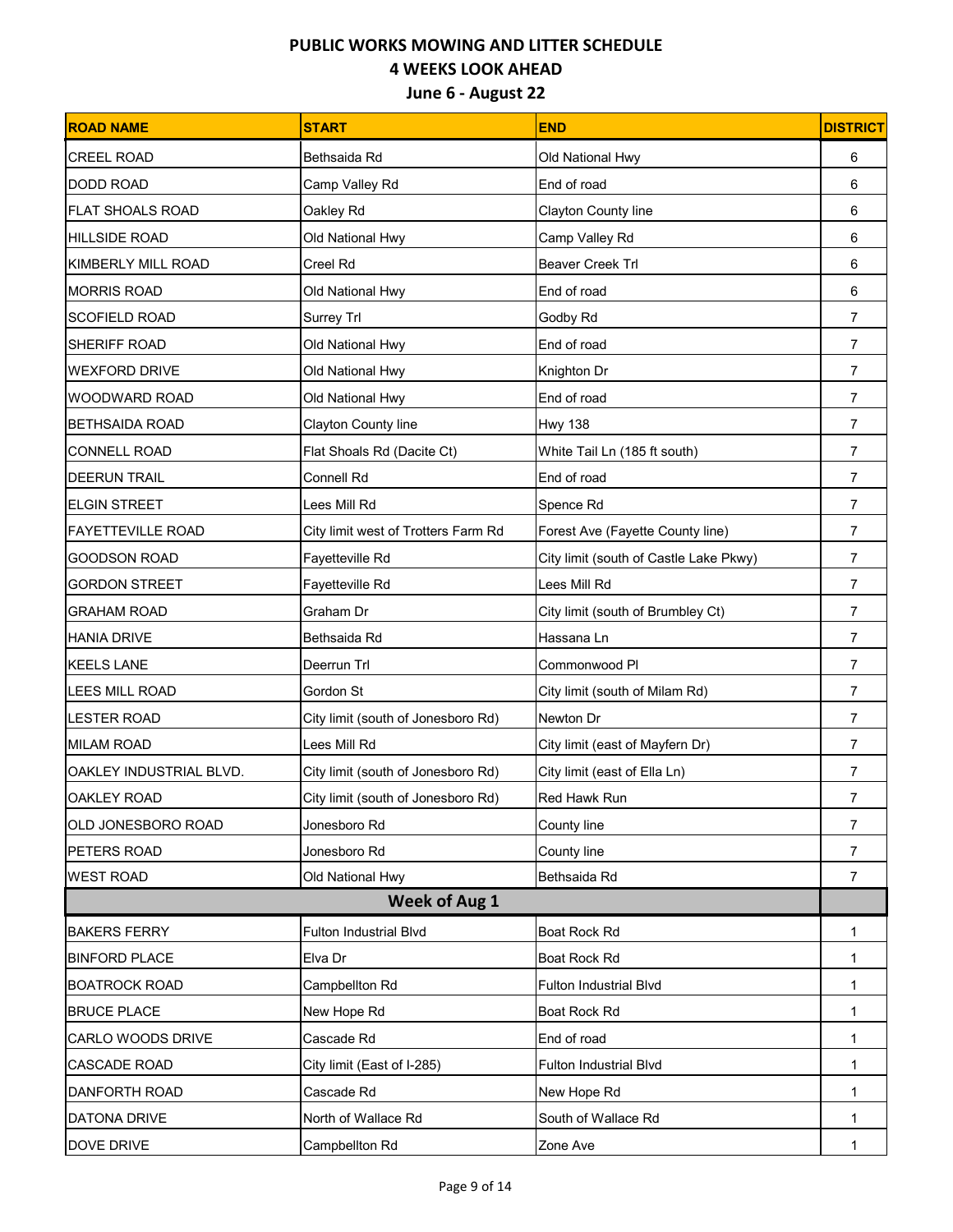| <b>ROAD NAME</b>             | <b>START</b>                  | <b>END</b>                            | <b>DISTRICT</b> |
|------------------------------|-------------------------------|---------------------------------------|-----------------|
| <b>DUBLIN DRIVE</b>          | Enon Rd                       | Erin Rd                               | 1               |
| <b>EASTON DRIVE</b>          | Boat Rock Rd                  | <b>Binford PI</b>                     | 1               |
| <b>ELVA DRIVE</b>            | <b>Bruce PI</b>               | <b>Binford PI</b>                     | 1               |
| <b>ERIN ROAD</b>             | Enon Rd                       | Kenny Rd                              | 1               |
| <b>FAIRBURN ROAD</b>         | City limit south of Ginnis Rd | City limit north of Garrison Dr       | $\mathbf 1$     |
| <b>FARLEY AVENUE</b>         | North Dr                      | Dove Dr                               | 1               |
| <b>GARR CIRCLE</b>           | Wilson Mill Rd                | Wilson Mill Rd                        | 1               |
| <b>HAPPY VALLEY CIRCLE</b>   | Wallace Rd                    | End of road                           | 1               |
| HEATHER WOOD DRIVE           | Asterwood Dr                  | City limit (SW of Asterwood Dr)       | 1               |
| <b>KIMBERLY ROAD</b>         | Cascade Rd                    | City limit (just north of Fairly Way) | 1               |
| <b>LAKE LANE</b>             | Off Loch Lomond drive         | Niskey Lake Drive                     | 1               |
| <b>LIMERICK DRIVE</b>        | Erin Rd                       | End of road                           | 1               |
| <b>NEW HOPE ROAD</b>         | Cascade Rd                    | Boat Rock Rd                          | 1               |
| <b>NORTH DRIVE</b>           | Campbellton Rd                | Zone Ave                              | 1               |
| OLD CASCADE ROAD             | Cascade Rd                    | Kimberly Rd                           | 1               |
| PLUMMER ROAD                 | <b>Fulton Industrial Blvd</b> | Campbellton Rd                        | 1               |
| <b>RESEARCH CENTER DRIVE</b> | Cascade Rd                    | End of road                           | 1               |
| <b>REYNOLDS ROAD</b>         | Campbellton Rd                | Boat Rock Rd                          | 1               |
| <b>RIVERSIDE DRIVE</b>       | <b>Fulton Industrial Blvd</b> | Campbellton Rd                        | 1               |
| <b>TELL ROAD</b>             | <b>Butner Rd</b>              | City limit east of Shoreland Dr       | 1               |
| <b>TIMBERGROVE DRIVE</b>     | Wilson Mill Rd                | End of road                           | 1               |
| <b>UTOY SPRINGS ROAD</b>     | Cascade Rd                    | Fairburn Rd                           | 1               |
| <b>WALLACE ROAD</b>          | Enon Rd                       | End of road (north of Campbellton Rd) | 1               |
| <b>WILSON MILL ROAD</b>      | Cascade Rd                    | End of road/City limit                | $\overline{2}$  |
| <b>ALDREDGE ROAD</b>         | <b>Butner Rd</b>              | Merk Rd                               | $\overline{c}$  |
| ANN ARBOR DRIVE              | Demooney Rd                   | West Stubbs Rd                        | $\overline{2}$  |
| <b>BUTNER ROAD</b>           | Tell Rd                       | Campbellton Fairburn Rd               | $\overline{2}$  |
| <b>CAVENDER DRIVE</b>        | Cascade Palmetto Hwy          | <b>River Palm Ct</b>                  | 2               |
| <b>DEMOONEY ROAD</b>         | Campbellton Fairburn Rd       | Stonewall Tell Rd                     | $\overline{2}$  |
| <b>ENON ROAD</b>             | Campbellton Rd                | Stonewall Tell Rd                     | $\overline{2}$  |
| <b>HIGHPOINT LANE</b>        | High Point Trl                | End of road                           | $\overline{2}$  |
| <b>HIGHPOINT TRAIL</b>       | Old Fairburn Rd               | End of road                           | 2               |
|                              | <b>Week of Aug 8</b>          |                                       |                 |
| <b>MERK ROAD</b>             | <b>Butner Rd</b>              | Miles Rd                              | $\overline{2}$  |
| <b>ROAD</b><br><b>MILES</b>  | Enon Rd                       | Union Rd                              | $\overline{2}$  |
| OLD CAMPBELLTON ROAD         | Campbellton Rd                | Union Rd                              | 2               |
| OLD FAIRBURN ROAD            | Union Rd                      | City limit west of Welcome All Rd     | $\overline{2}$  |
| UNION ROAD (2ND)             | Campbellton Rd                | End of road (south of Vandiver Rd)    | $\overline{c}$  |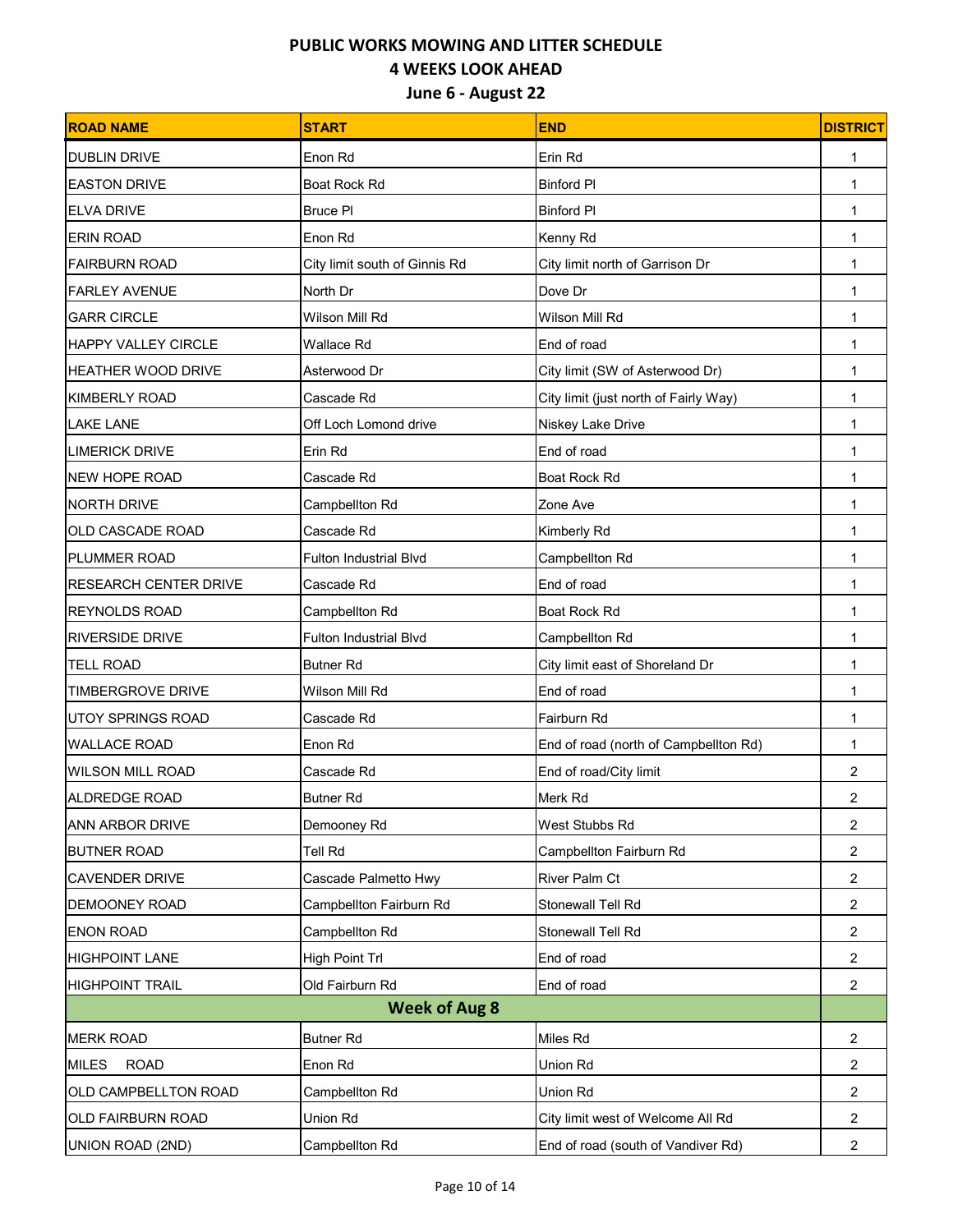| <b>ROAD NAME</b>            | <b>START</b>             | <b>END</b>                             | <b>DISTRICT</b> |
|-----------------------------|--------------------------|----------------------------------------|-----------------|
| UNION ROAD(1ST)             | Merk Rd                  | Stonewall Tell Rd                      | 2               |
| <b>VANDIVER ROAD</b>        | Enon Rd                  | Union Rd (2nd)                         | 3               |
| <b>IWEST STUBBS ROAD</b>    | Cochran Rd               | Fortune Pt                             | 3               |
| <b>BEN HILL ROAD</b>        | Roosevelt Hwy            | City limit north of Will Lee Rd        | 3               |
| <b>BOBBY JOHN ROAD</b>      | Jones Rd                 | City limit / end of road               | 3               |
| <b>CAMP DRIVE</b>           | Roosevelt Hwy            | End of road                            | 3               |
| <b>CAMPBELL DRIVE</b>       | Roosevelt Hwy            | <b>Spring Street</b>                   | 3               |
| <b>CHURCH STREET</b>        | Delano Rd                | End of Road                            | 3               |
| DELANO ROAD                 | Roosevelt Hwy            | End of road                            | 3               |
| <b>DIANN DRIVE</b>          | Greentree Trl            | Pullen Ln                              | 3               |
| <b>ETHAN ALLEN DRIVE</b>    | Green Mountain Trl       | End of road                            | 3               |
| <b>GREEN MOUNTAIN TRAIL</b> | Spring Valley Rd         | End of Road                            | 3               |
| <b>GREENTREE COURT</b>      | Greentree Trl            | End of road                            | 3               |
| <b>GREENTREE LANE</b>       | Greentree Trl            | End of road                            | 3               |
| <b>GREENTREE TRAIL</b>      | Old Fairburn Rd          | End of road (past Diann Ct)            | 3               |
| <b>HALCYON DRIVE</b>        | <b>Thames Rd</b>         | Herron Trl                             | 3               |
| <b>HATCHCOCK ROAD</b>       | Washington Rd            | City limit (east of Yates Rd)          | 3               |
| <b>HUNTER ROAD</b>          | Roosevelt Hwy            | City limit (south of Mason Rd)         | 3               |
| <b>JAILETTE ROAD</b>        | Welcome All Rd           | Scarborough Rd                         | 3               |
| <b>JANICE DRIVE</b>         | Roosevelt Hwy            | City limit (south of Kent Rd)          | 3               |
| <b>KENT ROAD</b>            | Roosevelt Hwy            | Janice Dr                              | 3               |
| LEE PLACE                   | Campbell Dr              | Ben Hill Rd                            | 3               |
| MILLER STREET ROAD          | Roosevelt Hwy            | Spring St                              | 3               |
| ORCHARD DRIVE               | Roosevelt Hwy            | End of road                            | 3               |
| PITTMAN ROAD                | <b>Stonewall Tell Rd</b> | <b>Butner Rd</b>                       | 3               |
| <b>REEVES STREET</b>        | Delano Rd                | <b>Bailey St</b>                       | 3               |
| <b>ROBIN LANE</b>           | Diann Dr                 | End of road                            | 3               |
| <b>SCARBOROUGH ROAD</b>     | Jailette Rd              | City limit SW of Brookwood Pl          | 3               |
| <b>SHRERBROOK DRIVE</b>     | Pontevedra Pl            | End of Road                            | 3               |
| <b>SPRING STREET</b>        | Washington Rd            | Campbell Dr                            | 3               |
| SPRING VALLEY PARKWAY       | Spring Valley Blvd       | Ethan Allen Dr                         | 3               |
| STONEWALL TELL ROAD         | Campbellton Rd           | Roosevelt Hwy                          | 3               |
| <b>THAMES ROAD</b>          | <b>Butner Rd</b>         | Union Rd                               | 3               |
| THAXTON ROAD                | <b>Butner Rd</b>         | Jailette Rd                            | 3               |
| <b>TORTOSA PLACE</b>        | Pontevedra PI            | End of road                            | 3               |
| <b>Week of Aug 15</b>       |                          |                                        |                 |
| <b>WASHINGTON ROAD</b>      | Roosevelt Hwy            | City limit just south of N Commerce Dr | 3               |
| <b>WELCOME ALL ROAD</b>     | Roosevelt Hwy            | City limit north of Jailette Rd        | 3               |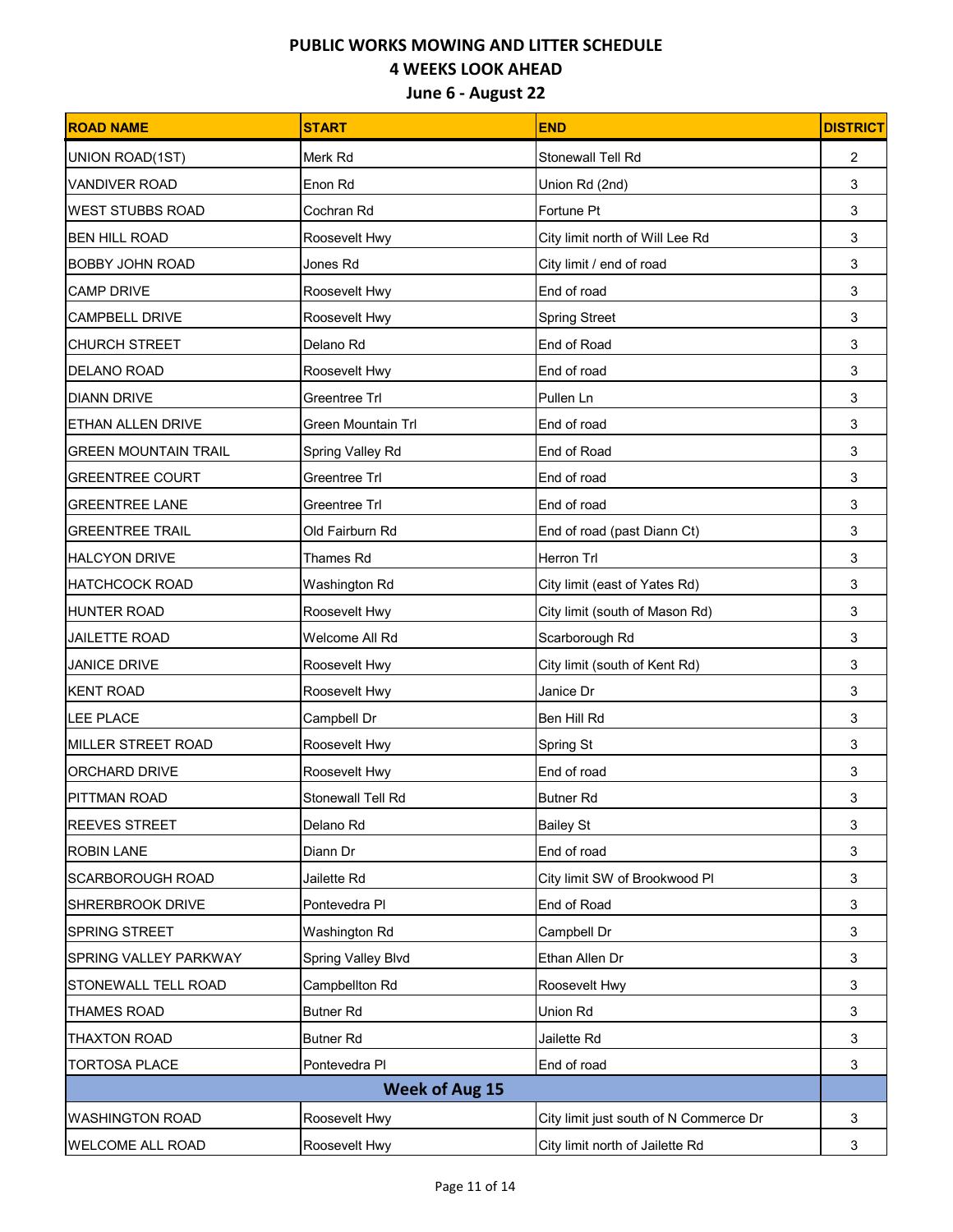| <b>ROAD NAME</b>                | <b>START</b>                         | <b>END</b>                                    | <b>DISTRICT</b> |
|---------------------------------|--------------------------------------|-----------------------------------------------|-----------------|
| <b>WHITE CITY ROAD</b>          | Roosevelt Hwy                        | City limit south of Janice Dr                 | 3               |
| <b>WILL LEE ROAD</b>            | Welcome All Rd                       | Ben Hill Rd                                   | 4               |
| <b>WOLF CREEK CIRCLE</b>        | Thaxton Rd                           | Wolf Creek Dr                                 | 4               |
| YATES ROAD                      | Roosevelt Hwy                        | City limit north of Catalina Cir              | 4               |
| <b>BETHLEHEM ROAD</b>           | Campbellton Fairburn Rd              | Cedar Grove Rd                                | 4               |
| <b>BISHOP ROAD</b>              | <b>Rivertown Rd</b>                  | McLarin Rd                                    | 4               |
| <b>CASCADE PALMETTO HIGHWAY</b> | Campbellton Rd                       | City limit / south of Ono Rd                  | 4               |
| <b>CEDAR GROVE ROAD</b>         | Rivertown Rd                         | City limit / east of Cochran Mill Rd          | 4               |
| <b>CHATTERON ROAD</b>           | Koweta Rd                            | City limit / NE of Robin Cir                  | 4               |
| <b>CLARK ROAD</b>               | Bethlehem Rd                         | Ridge Rd                                      | 4               |
| <b>COCHRAN MILL ROAD</b>        | City limit / south of Cedar Grove Rd | City limit / north of Woodruff Rd             | 4               |
| <b>COCHRAN ROAD</b>             | Cascade Palmetto Hwy                 | City limit / north of Campbellton Fairburn Rd | 4               |
| <b>CREEKWOOD ROAD</b>           | Bohannon Rd (850 ft SW)              | City limit / north of Borum Springs Rd        | 4               |
| <b>DERRICK ROAD</b>             | Koweta Rd                            | Pittman Rd                                    | 4               |
| <b>DODSON ROAD</b>              | Koweta Rd                            | City limit south of Eldon Dr                  | 4               |
| <b>EAST STUBBS ROAD</b>         | Demooney Rd                          | Stonewall Tell Rd                             | 4               |
| <b>GULLATT ROAD</b>             | Roosevelt Hwy                        | City limit (north of Cleckler Rd)             | 4               |
| <b>HALL ROAD</b>                | Ridge Rd                             | Campbellton Fairburn Rd                       | 4               |
| <b>HERNDON ROAD</b>             | Hobgood Rd                           | City limit (north of Mahogany Dr)             | 4               |
| <b>HOBGOOD ROAD</b>             | Roosevelt Hwy                        | Rivertown Rd                                  | 4               |
| <b>JOHNS RIVER ROAD</b>         | Roosevelt Hwy                        | Rivertown Rd                                  | 4               |
| JONES ROAD                      | Stonewall Tell Rd                    | City limit (NE of Cedar Grove Rd)             | 4               |
| <b>KOWETA ROAD</b>              | Campbellton Fairburn Rd              | Jolly Ln                                      | 4               |
| <b>McCLURE ROAD</b>             | Cedar Grove Rd                       | City limit                                    | 4               |
| <b>MCLARIN ROAD</b>             | City limit (south of Bishop Road)    | City limit (across from John Rivers Rd)       | 4               |
| ONO ROAD                        | Cascade Palmetto Hwy                 | Hobgood Rd                                    | 4               |
| <b>RIDGE ROAD</b>               | Cascade Palmetto Hwy                 | Campbellton Fairburn Rd                       | 4               |
| <b>RIVERTOWN ROAD</b>           | City limit west of Porter Terry Rd   | City limit at Vogue Cir                       | 4               |
| <b>SHORT ROAD</b>               | Cedar Grove Rd                       | Rivertown Rd                                  | 5               |
| <b>WHITE MILL ROAD</b>          | <b>Rivertown Rd</b>                  | Campbellton Fairburn Rd                       | 5               |
| <b>WILKERSON MILL ROAD</b>      | Cascade Palmetto Hwy                 | City limit NW of Roosevelt Hwy                | 5               |
| <b>BLUE BONNET CIRCLE</b>       | Old Bill Cook Rd                     | End of road                                   | 5               |
| <b>BUFFINGTON ROAD</b>          | Thames Rd                            | Flat Shoals Rd                                | 5               |
| <b>BURDETT ROAD</b>             | Old National Hwy (400 ft East)       | Burdett Way (350 ft West to end)              | 5               |
| <b>CREEKVIEW CIRCLE</b>         | Morning Creek Cir                    | Clearwater Dr / end of road                   | 5               |
| <b>DEERFIELD TRAIL</b>          | <b>Westford Cir</b>                  | South of East Hampton Ct                      | 5               |
| EL CAUDILLO CT                  | Flat Shoals Rd                       | End of road                                   | 5               |
| FELDWOD ROAD                    | Roosevelt Hwy                        | Flat Shoals Rd                                | 5               |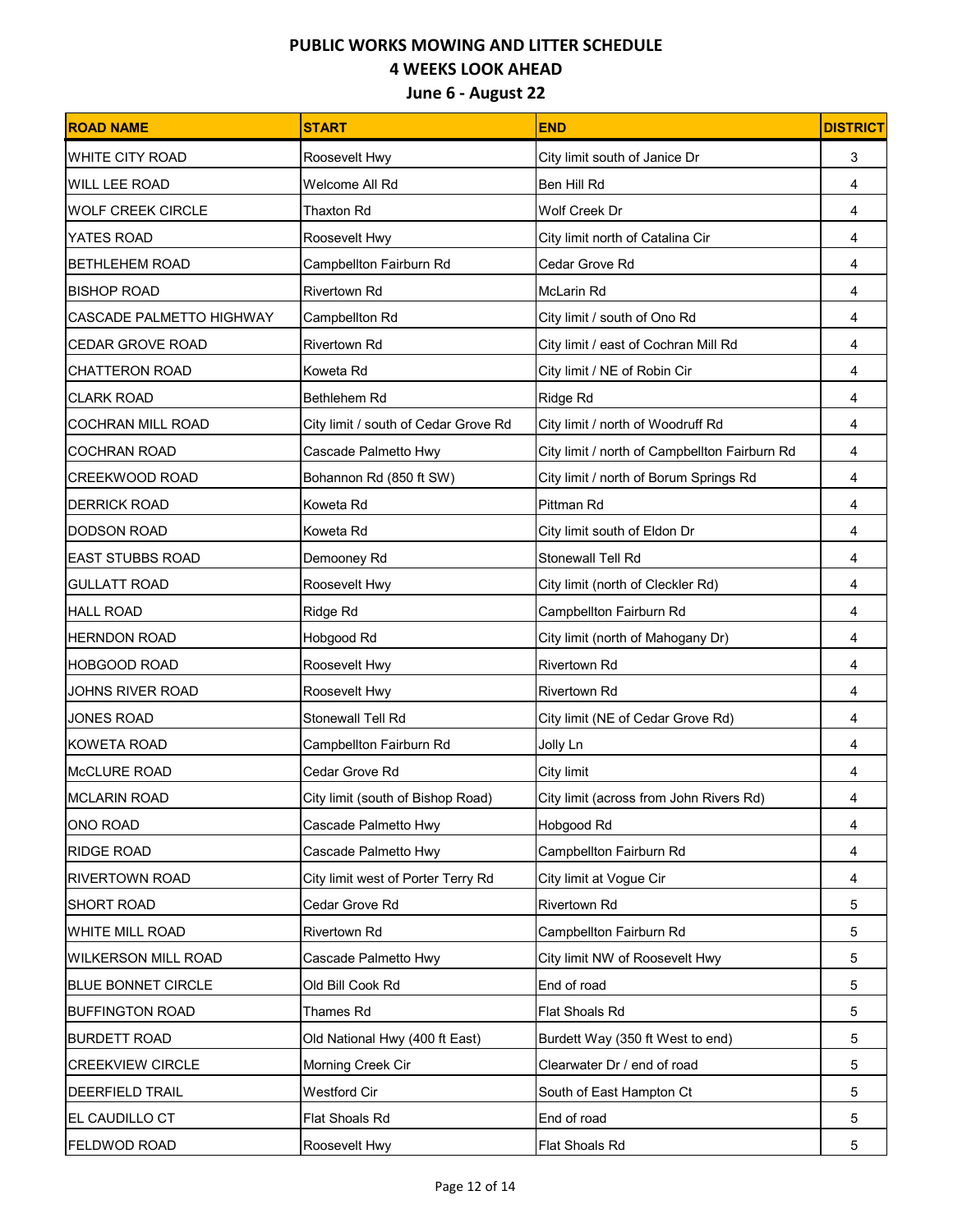| <b>ROAD NAME</b>          | <b>START</b>                        | <b>END</b>                             | <b>DISTRICT</b> |
|---------------------------|-------------------------------------|----------------------------------------|-----------------|
|                           | <b>Week of Aug 22</b>               |                                        |                 |
| <b>JEROME ROAD</b>        | Old National Hwy                    | End of road                            | 5               |
| <b>MALLORY ROAD</b>       | Roosevelt Hwy                       | Flat Shoals Rd                         | 5               |
| <b>OGLESBY ROAD</b>       | Feldwood Rd                         | <b>Bush Rd</b>                         | 5               |
| OLD BILL COOK ROAD        | Old National Hwy                    | <b>Buffington Rd</b>                   | 5               |
| <b>OLD CARRIAGE DRIVE</b> | Carriage Ln                         | Falling Water Pt                       | 5               |
| PEBBLE BEACH DRIVE        | Feldwood Rd                         | Tate Rd                                | 5               |
| ROYAL SOUTH PARKWAY       | Feldwood Rd                         | City limit SW of Buffington Rd         | 5               |
| <b>SPURGEON ROAD</b>      | <b>Mallory Rd</b>                   | End of road                            | 6               |
| <b>STACKS ROAD</b>        | Feldwood Rd                         | City limit just south of CSX RR        | 6               |
| <b>SULLIVAN ROAD</b>      | City limit east of South Lake Rd    | City limit south of White City Rd      | 6               |
| <b>WESTBROOK ROAD</b>     | City limits north of Evans Dr       | End of road                            | 6               |
| <b>CAMP VALLEY ROAD</b>   | Campfire Dr (Clayton County line)   | Bethsaida Rd                           | 6               |
| <b>CAROBET TERRACE</b>    | Old National Hwy                    | End of road                            | 6               |
| <b>CREEL ROAD</b>         | Bethsaida Rd                        | Old National Hwy                       | 6               |
| <b>DODD ROAD</b>          | Camp Valley Rd                      | End of road                            | 6               |
| <b>FLAT SHOALS ROAD</b>   | Oakley Rd                           | Clayton County line                    | 6               |
| <b>HILLSIDE ROAD</b>      | Old National Hwy                    | Camp Valley Rd                         | 6               |
| <b>KIMBERLY MILL ROAD</b> | Creel Rd                            | <b>Beaver Creek Trl</b>                | 6               |
| <b>MORRIS ROAD</b>        | Old National Hwy                    | End of road                            | 6               |
| <b>SCOFIELD ROAD</b>      | Surrey Trl                          | Godby Rd                               | $\overline{7}$  |
| SHERIFF ROAD              | Old National Hwy                    | End of road                            | 7               |
| <b>WEXFORD DRIVE</b>      | Old National Hwy                    | Knighton Dr                            | 7               |
| <b>WOODWARD ROAD</b>      | Old National Hwy                    | End of road                            | 7               |
| <b>BETHSAIDA ROAD</b>     | Clayton County line                 | <b>Hwy 138</b>                         | 7               |
| <b>CONNELL ROAD</b>       | Flat Shoals Rd (Dacite Ct)          | White Tail Ln (185 ft south)           | $\overline{7}$  |
| <b>DEERUN TRAIL</b>       | Connell Rd                          | End of road                            | 7               |
| <b>ELGIN STREET</b>       | Lees Mill Rd                        | Spence Rd                              | 7               |
| <b>FAYETTEVILLE ROAD</b>  | City limit west of Trotters Farm Rd | Forest Ave (Fayette County line)       | 7               |
| <b>GOODSON ROAD</b>       | Fayetteville Rd                     | City limit (south of Castle Lake Pkwy) | $\overline{7}$  |
| <b>GORDON STREET</b>      | Fayetteville Rd                     | Lees Mill Rd                           | $\overline{7}$  |
| <b>GRAHAM ROAD</b>        | Graham Dr                           | City limit (south of Brumbley Ct)      | 7               |
| <b>HANIA DRIVE</b>        | Bethsaida Rd                        | Hassana Ln                             | 7               |
| <b>KEELS LANE</b>         | Deerrun Trl                         | Commonwood PI                          | $\overline{7}$  |
| <b>LEES MILL ROAD</b>     | Gordon St                           | City limit (south of Milam Rd)         | $\overline{7}$  |
| <b>LESTER ROAD</b>        | City limit (south of Jonesboro Rd)  | Newton Dr                              | 7               |
| <b>MILAM ROAD</b>         | Lees Mill Rd                        | City limit (east of Mayfern Dr)        | $\overline{7}$  |
| OAKLEY INDUSTRIAL BLVD.   | City limit (south of Jonesboro Rd)  | City limit (east of Ella Ln)           | $\overline{7}$  |